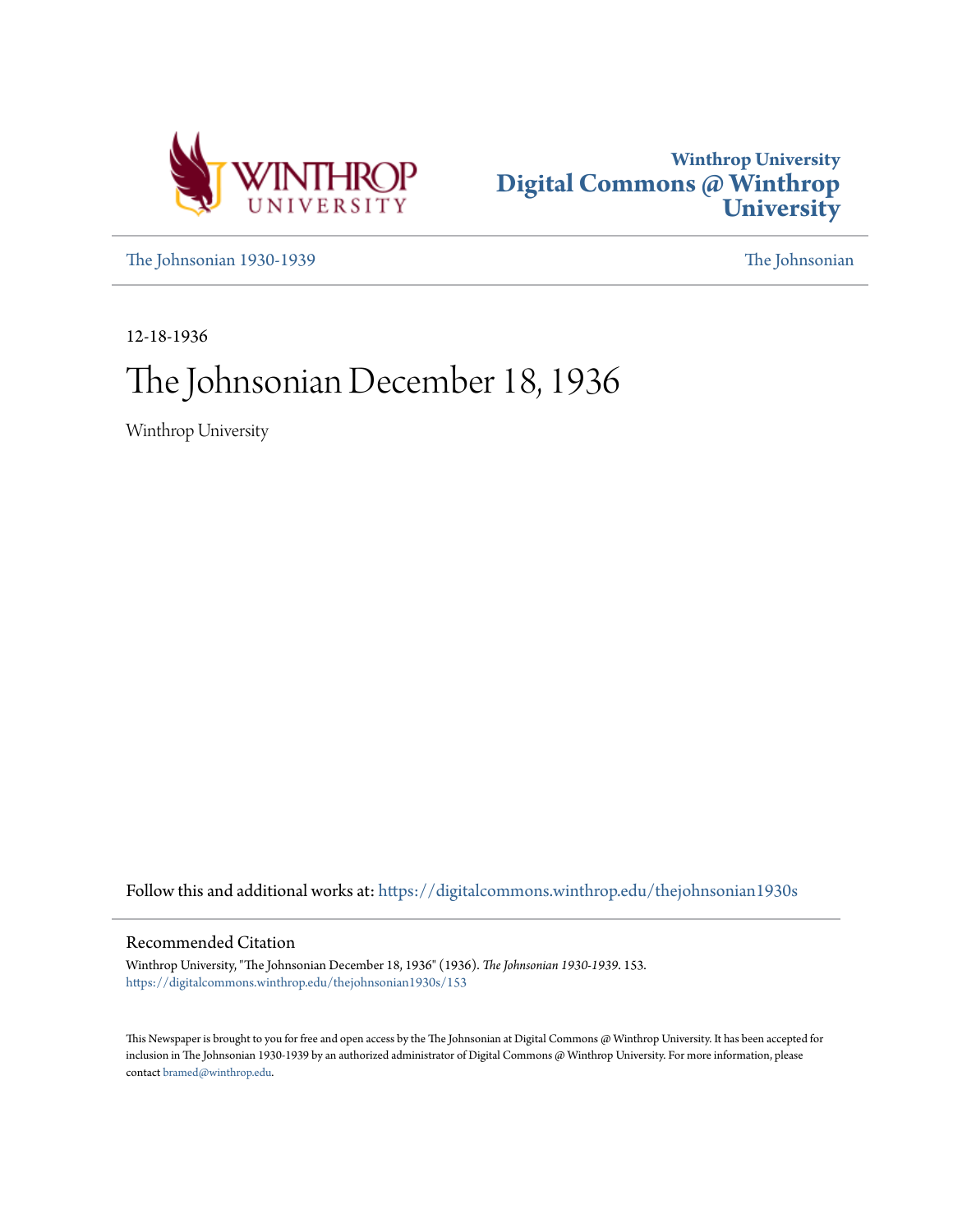2.100 Circulation: Member of Associated Collegiate Press, N. S. P. A., and S. C. Press Association

The J **insonian** 

We repeat-a trifle unne  $e^{\frac{1}{2}}$  casarily  $-$  have a good time during the holidays!

THE OFFICIAL PUBLICATION OF THE STUDENT BODY OF WINTHROP COLLEGE VOL. 14, NO. 13 ROCK HILL, SOUTH CAROLINA, PRIDAY, DECEMBER 18, 1998 SUBSCRIPTION, SLM A YEAR Carollers Grand Finale SENIOR ORDER DR. HART WILL  $\bullet$ 84 Next Week at Home **GIVE LECTURES** When you've seen Fredrig<br>Middle and Ginger Registry<br>Antairs and Ginger Registry<br>Cable-Christman party, and have<br>club-Christman party, and have<br>"Home. Sweet Home," you'll<br>hand performance of the Win-<br>terediers, entance Chri **PLEDGES FOUR** The Jehnsonian, not to be ou The Jehnsonian, not to be out<br>done by the absence of any "Net<br>Week at Winthrop," is presenting<br>calendar which is ideal if not alto Adviser At University of Lang, Teague, Walker, as ue : Pennsylvania To Visit Zeigler Are New Manuther true.)<br>turday—12:30 — Winthrop — De Winthrop Campus bers **Featured Facts** parture.<br>8:30-Home-The Date.<br>8unday-10-13-Church — Sund **Y SPONSORS DISCUSSIONS TWELVE COMPOSE ORDER** What's the matter with the nul- Author of "Fourteen Re summy-iv-is-caucii - sum<br>
School and Church Bervices.<br>
1:30-AR over the country-RM<br>
1:30-Radio-Nelson Eddy. heast the matter was the micro-<br>home in Main Auditorium?<br>people stand before the micro-<br>ne and talk freely and those Why I Believe in God" every people stand has Austilian and Mitter and Conserver and Conserver and the base of the standard standard and the standard standard in the standard standard and the standard standard in the standard standard and the s May Speak In Chapel  $5:30$ 1:00-Radio-Nelson  $4:00$ Ω uty parlor — p wave.<br>8:30-PS wave.<br>1:30-Picture show.<br>Tuesday—3:30—Wrap packages.<br>1:330—Rridge luncheon.<br>1:30—Another date.<br>Wednesday—10:30—Mall cards the Johnsonian and the bound matter and the matter of Windings.<br>
Note that the bound the state of the state of the state of the state of<br>
Note that the state of the state of the state of the state of<br>
the street collection is complete t Wednesday --10:30--Mall cards and<br>
packages.<br>
4:30--Horschack riding.<br>
10:30--Hit Parada.<br>
Thursday--3:30--Decorate tree.<br>
10:30--Orack postman.<br>
2:30--Orack of dawn-grt up.<br>
Priday--Orack of dawn-grt up.<br>
Priday--Orack of vistres you pen packages.<br>2:30-Stuff for Christmas dint<br>Afternoon-Visit old friends. **SINGERS WILL** tion elub. Ά Merry Christmas **CONCERT CONCERT CARGO IS President of the Sunter Property:** CARGO IS PRESERVED TO Apple PE OWNER, BALL DRIVED TO Apple PE OWNER, BALL DRIVED TO Apple PE OWNER PROPERTY (TRANSPERTY) CREATERS ŕ, **M'LAURIN PLANS** ry dramatic fraternity<br>dasquers; the Senate Glee Club: Ma "JUNIOR FOLLIES" ą a **Deadlest Of Innier Clas Announces Committee For Annual Production** Jean McLaurin, president of the Leading singers and musicians of<br>Leading singers and musicians of<br>negro spirituals, gathered from ra-<br>rious sources around Charleston. Junior Class, has announced the residential committees for work on<br>Junior Palites:<br>Business manager-Mary Louise NEW MEMBERS مخفف  $\blacktriangleright$   $\blacktriangleright$  $20<$  $\partial$ DERVANTS PARTY NAMES OF THE STATE OF THE SERVE AND THE STATE OF THE STATE OF THE STATE OF THE STATE OF THE STATE OF THE STATE OF THE STATE OF THE STATE OF THE STATE OF THE STATE OF THE STATE OF THE STATE OF THE STATE OF TH **GIVE PARTIES** The group has voited plantation: Thirty-Eight Students Meet regro meetings and revivals, and is<br>rell acquainted with negro. a and heir singing. These musicians are<br>aid to chant and sing exactly like Requirements For Chem-Pirst class mail is forwarded to the students during the holidays. Visits By Santa Claus, Dance<br>Papers and magazines are kept visits By Santa Claus, Dance<br>safely and delivered when the girls ing. and Shingte Feature istry Club **SERVANTS PARTY** "ADESTE FIDELIS" Sam Balley, Winthrop's singbegines. The members of the swelety are formula minimized to the members were the most proteined in the center of the control of the section of the section of the section of the center of the section of the center of the  $\overline{P}$ San source, womanneys assetting the constraints of the charge of the constraints and hypna size of the charge of the charge of the charge of the state of the state of the state of the state of the state of the state of th Dr. Phelpa Expresses Appre-<br>elation Of College For Celebrations Alpha are an A or B at ed on Page Three) New Senior Order Members Senor de la Rosa Depicts Mims Contrasts English **Typical Mexican Courtship With American Students** 

aced this week to complete the membership of the quick and M **Inspantia Zeigler**, who were

**WITH AMERICAN SURFACES**<br>  $\bullet$  the metally disk valid state of the space, that conjunctions were<br>
the metally disk valid state of the space of the solutions were<br>
disk upon the state of the state of the state of the state ີທ

eyes, the ch

**TYPICOU IVIEXICUIT COUPLESITYP**<br>
"Jense can be shown recent the total points and the state of the state of the state of the state of the state of the state of the state of the state of the state of the state of the state

ily on and off. She may invite much, and I like your into the house. If he desires to cent, too."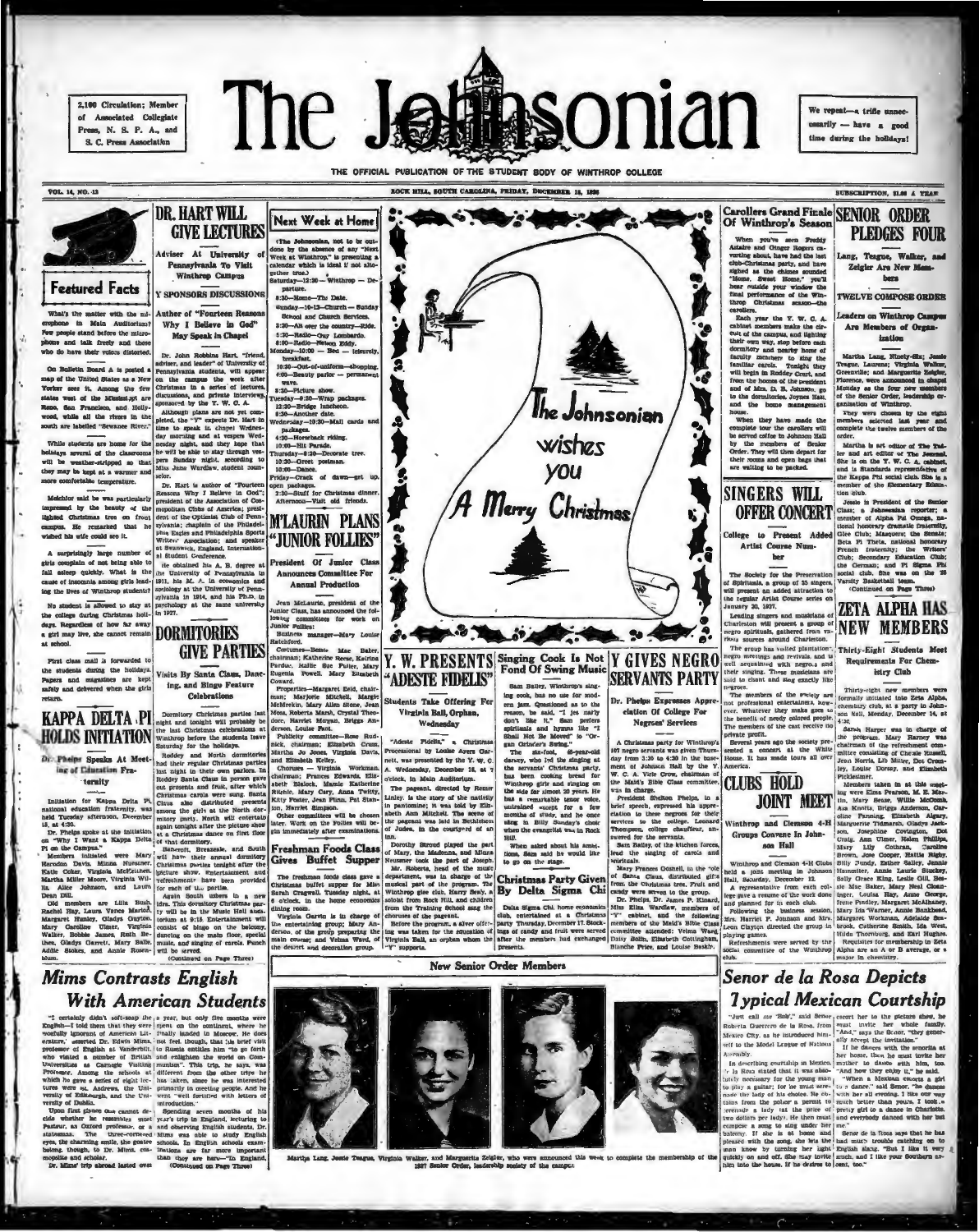

Regular Session The Official Organ of the Student Bo 

ed as second-class matter November 21, 1923, under the Act March 3, 1979, at the postoffice in Rock Hill, S. C.

ed First Among the College Newspapers of the South Carolina Coll

**Engine Communication** 

her of Routh Carolina Press As

#### EDITORIAL STAFF

BLUM ..

| <b>BUSINESS STAFF</b> |  |   |
|-----------------------|--|---|
|                       |  |   |
|                       |  |   |
|                       |  |   |
|                       |  |   |
|                       |  |   |
|                       |  | . |

#### **REPORTERS**

luth Bethea, Lorena.<br>| Rudnick, Lois Young<br>|t Morgan, Anne Tilgh

#### PEIDAY, DECEMBER 18, 1834

#### IT GIVES US GREAT PLEASURE-

rr GIVES US GREAT PLEASURE-<br>We have thought long and carnestly about the kind of<br>ditorial we would write for this occasion-solemn or gay<br>seighty or flippast, moralistic or pointies. And so we de-<br>ided not to write one at a undred and thirteen of you and there is with an unit of the and thirteen of you

### ONE THING

When you reach home ratinue, you'll probably want<br>to forget your Winthrop troubles-term papers, notebooks,<br>exams. What's more, you'll be quite right in trying to forget

them.<br>
But there is one thing—a very important thing—you<br>
might keep in mind: Whatever you asy about Winthrep<br>
actually makes Winthrop better or were. If you speak well<br>
of your college, you give her the channe to progress ollege will be.<br>At present, Dr. Phelps is attempting to eliminate the six

At present, or, range is attempted with a reeds of Winthrop. These needs are self-evident to you<br>who are here—repairs in dormitories, laboratories, a laundry<br>and a dry cleaning plant, salary and wage increases, and a system.

Talk about these needs while you are at home. Your re<br>Talk about these needs while you.

#### CAN IT BE DONE?

"To make the school and university into a true fortress of ocracy; to win students from the appeais of reaction; to dider now political movements; to extend the student ament for peace." Such are the aims of the American for peace." Such are the aims of the American ethical set sider 1 mas holidays.

mas holidays these aims to see exactly what the Union wishes to a<br>coomplish at this meeting. To make the second and university into a true for<br>trees of democracy." By the carrying out of this principle, the Union would de

ity and fellowship among all students.<br>"To win students from the appeals of reaction." If the association is auccessful in the accomplishment of this aim,

"To win situate<br>the numerical from the appearant or the same of this sim, Pierence ... musician ..., of<br>charge cases association is successful in the accomplishment of this sim, Pierence ... musician ..., which the charge

age.<br>Certainly the American Student Union has "hitched its<br>agen to a star". Whether it will be able to keep the<br>ditude and pace of the star remains for the conting convenin to show

#### WHAT DO YOU TALK ABOUT? What do you talk abe out? was a challenge that Dr. Mim

The question naturally brings to mind many of our so *ealied* co

The question naturally brings to mind many of our someoned and conversations. We speak of approaching holidays, of the same planned, of the loads of parallel we are supplement of the same of continue of  $\Lambda$  professor sets

orget it.<br>The approximation of the set of the property of the property these ideas die, however, for weat of help in<br>the set of the property below the words.<br>The set of the set of the set of the set of the set of the set o



There's a dance of the club, the bachelors are putting on a masque-<br>rade ball, Tommy Thompson is giving a dinner party at the hotel **WINTHROP DAY BY DAY** Penclope Rhodes is having a tes

Thoughts while browsing:<br>"Bif" McCuen and "Focket"

The<br>such a while browning: and Gymbia Steams a New Years and Similar Movies and<br> $G$  and Gymbia Steams, a New Years<br>field make perfect success. "Wern- part then<br>the same perfect success." "Wern- The theatnes are open, the

party.<br>So,

 $\frac{L}{\text{max for the satisfy}}$ 

**About The Gym** Seen here and there about the ▔

 $\overline{p}$ 

ard . . . Dantmer<br>
and Kneece get-<br>
ting to be we<br>
zards at aeria<br>
darts . . . Jack<br>
son and Thomas

car (Circle and Control and Control and Control and Control and Rammage rates. All the action of the state and the state and control and control and control and control and the state of the carrier beam and the state and c The college beaution<br>in thrive on the California christen counterparts and the California base<br>in and Gene Filina have extend the haddening baseless of the presenting baseless of<br>the presenting comparison of the presentin  $\frac{1}{2}$ 

**Personalities** 

Time flies note-There have been

The files note-There have been more in<br>the solution of the Johnson-The state that this senior. (Would you re-<br>porters believe that): (Would you re-<br>proters believe that): (Would you re-<br>proters believe bourges at Phillipp.

nches) causing a bit of ... Mary Perguson ben et that she is not required to to Physical Ed second semester.

ntais class being test kill of broad jump and

that of broad jump and balance<br>about the broad jump and balance<br>board walking.<br>The Albert when the old system<br>about the old giving block when the best of giving below.<br>The changed to plan. Very dataly gold<br>where the "W" wa nockey this banques Monday mini-<br>model policy in a domes were presented? This according to Blacke MeColetti<br>con the Gatton twist have identical porture—discovery made while ex-<br>model point and the second maining and isoti such, reminders and<br>giare at you from ever<br>blackbourd, a rainlature  $\mathcal{L}$ rd, a toiniature paper will Virginia McEetihen . . . from<br>Piorence . . . musician . . . debater<br>. . teholar . . . and dining room<br>hairman . . . president of Book and<br>Key . . . Irank . . . efficient . . . be lasued, and moving pl

be issued, and moving pictures of<br>pointing the campus. Begins are convented to correct, your faults. Unseen<br>press are on you Thist we are plan-<br>might to have a play day of our own<br>and invite representatives from all<br>other

#### **Activities For The Student Of Education**

#### SOR WILLIS D. MAG

uupervisor<br>1. (See Jol<br>1.1

Factures and the state of the state of the state of the state of the state of the Section Capital Control and the Section Capital Control Control Control Control Control Control Control Control Control Control Control Cont  $2A$ y important ad 4 Vist

are new instrum a to be me red. W

ch India, the Basic in British and the string many new possibilities for the ARAD in British and is string<br>to the value of the stringer many new possibilities for the ARAD in British<br>state. As decrease is consider to be a



uld take little imagination to see that this p<br>ple is equally applicable at Winthrop as

Twas the week before Christ And all through the schedule<br>Only one man west studying And he was a fool.

Everyone was day-dreaming<br>Of holiday fun<br>While the books gathered cob<br>With dust on each one.

And then said Mr. Knyden<br>"Til give an exam<br>Se you you'd better lowrn Eco<br>"Or you'll be in a jarn."

Twas the week before Oh<br>The stadents were cross<br>Because they'd discovered<br>There's no Banta Claus

students at Winthrop who will depart to<br>see books in an inextricable condition, shoul

constants at Winthrop who will depart tomorrow, keaving the<br>ance books in an inextrictivic condition, should be thinking event the<br>an established at Syrucuse University. They have a loss office or<br>terminan When the termin stem estab

Two North Carolina Statz sintents recently made rately takes the<br>form the Presimums Amenably 11 seems that the two appreciase-<br>mean were standing on a cornor than<br>adder for a rifer. A car at the spinor than the state of t

.<br>Wellesly College News ahows us that we, after all, do wish for ab<br>same things whether in the North or South, university or college:

Santa, please, to please a lamie,<br>Let her choose a brand new chassis,

I can think of nothing finer<br>Then the emite of Louise Rater, With perhaps, the pert, and coy Tip-tilited mose of Myrna Lop.<br>Simple Simon's point would please me: Simone Simon's point would please me:<br>Cliquer Roger frame s 's cychrows!

Add to this MacDonald's trem

rely Callege News goes on into quite a diffe

**PANNING PLEASURE** Dinner at eight<br>(And he will be late.)

mal at ten.<br>hat! roses again!)

**Supper at one**<br>Which feels like a ton.)

.<br>Tazi at three<br>(Hardwon liberty.)

Breakfast at seven<br>(Oh sulitude's hasv

comete historical and the mean of the second distribution of the second state of the second terms of the second control in the second change of the second change of the second control in the second state of the second stat

Policemen, Clocks<br>
Colif China (Student Opinion (Student Opinion (Student Opinion (Student Opinion (Student Opinion (Student Opinion (Student Opinion (Student Opinion (Student Opinion (Student Opinion (Student Opinion (St Not long ago The Princeton Tiger sent out a "fee<br>at other colleges (girls) thought of the Princeton bo<br>I received from Radcliffe, as appeared in Sweet Siria on boys. The f

A Princeton main is easy to pick, an even one of the player parties here are<br>yet a representation of the control of the control of the state of<br>the Best dreamed–chashy colors but near, the player of the state of<br> $\omega$ . The

## **President Phelps Outlines Great Needs of Winthrop**

Higher Salaries, Repairs, and New Equipment Listed<br>Among Necessities

If Winthrop College is to continue its progress and expansions, six great needs, ac-<br>cording to President Shelton coronny to Freehouse and the phelps, require immediate at-<br>tention. These needs are (1)<br>repairs, (2) laboratories, (3)<br>libraries, (4) laundry, (5) noraries, (4) namary, (5)<br>salary and wage increase, and<br>(6) a sprinkler system.<br>It was stated that while the

It was stated that while the<br>appropriation which has been<br>asked of the legislature is<br>larger than the expenditures<br>of the present year, it is a<br>great deal smaller than the<br>request for 1935-36.

nts which were del

DR. SHELTON PE

Steting that the home ec mics lab Susting that the home reconomics laboratories in high schools are<br>usually believe support than Winnipey is<br>bowhavies in which the high provide the colored tender are truined. Dr. Pro<br>Equation the necessity for time proved

He also listed the need of equipment in one accrose severances.<br>
Dr. Prichys included in the request for purchases of the<br>representation in the Collinge and in the Training Gchool literation.<br>
Fermionization is increased

Dr. Philips made a request for increase on the salaries of facts.<br>birs. After commending them for their considerations were due to a<br>part areas pears with guide their vages investigations were due a<br>salary increase is nece uring the<br>d that a He recalled the 10 per ce

rronems.<br>I increase two years ago, but mated the<br>aght down the buying power to depression ung ro ta of living he

#### Sprinkler Srd

the buildings to be co

Policemen, Clocks **Gifts Of Matrons** 

The danger of dinastown Heat any particularly emphasized by Datispa in this enumeration of receiving the presented the overally of British principal and the principal control of the principal state the request was made to

**Student Opinion**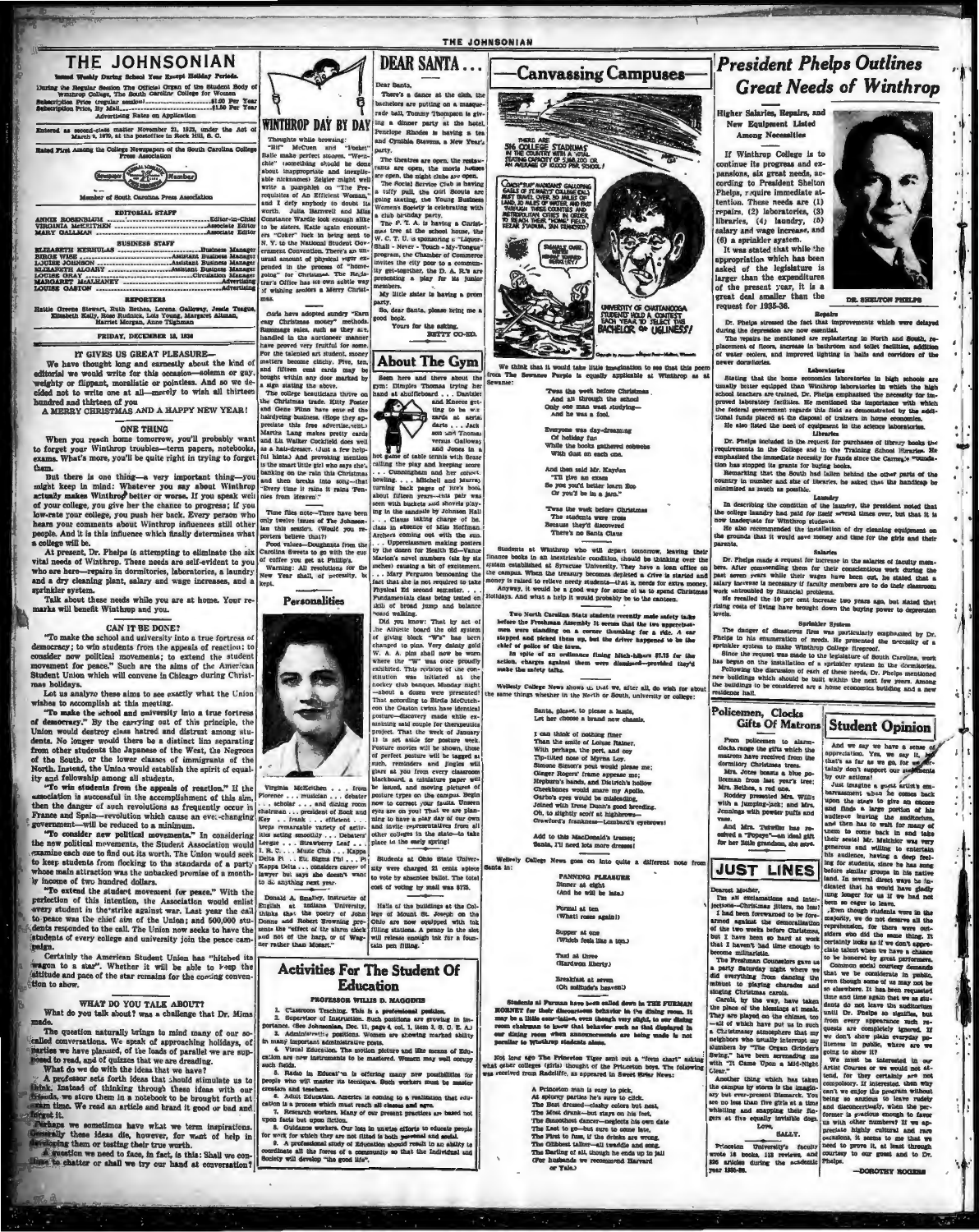